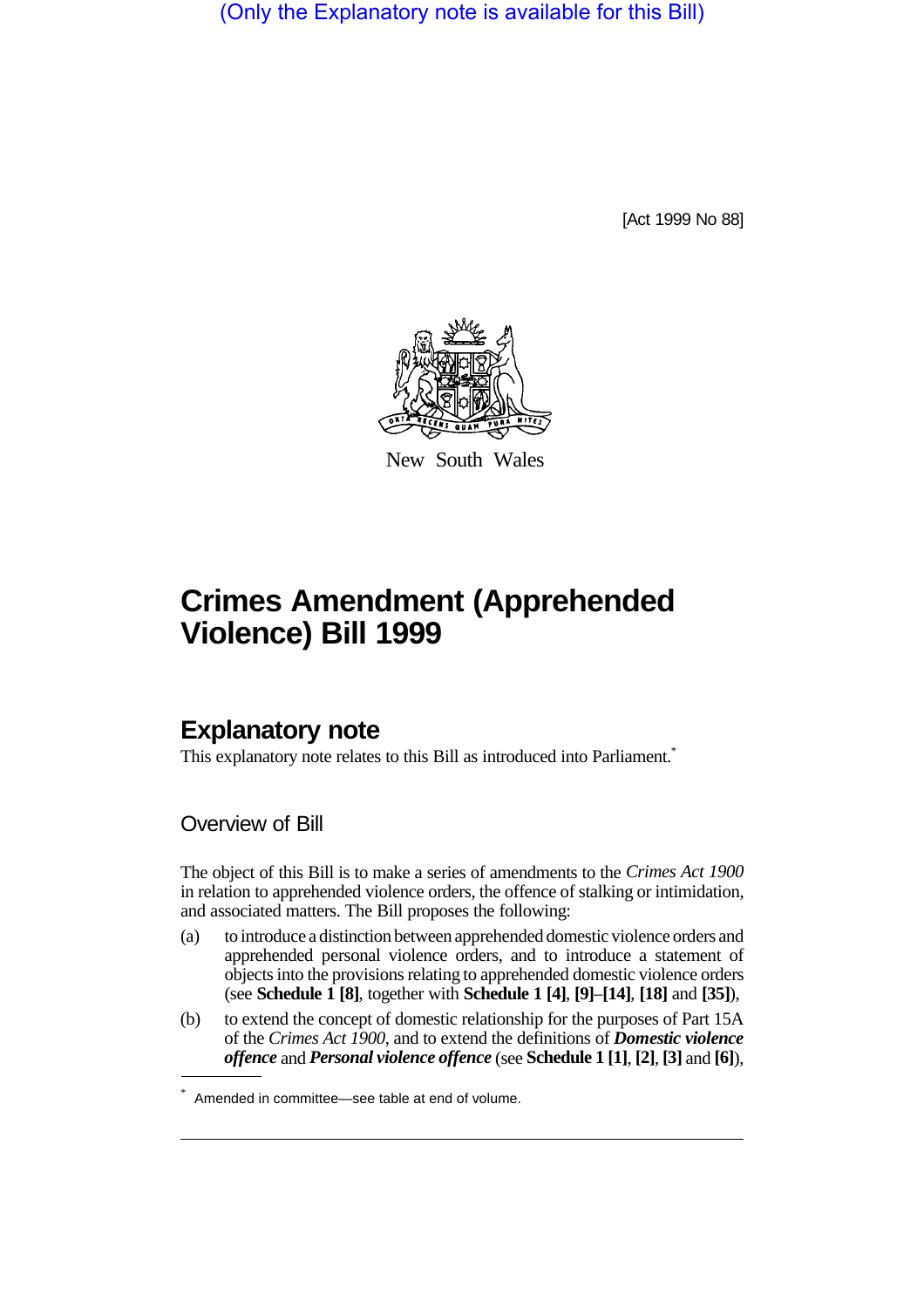Crimes Amendment (Apprehended Violence) Bill 1999 [Act 1999 No 88]

Explanatory note

- (c) to alter the offence of stalking or intimidation, so that it is committed with the intention of causing physical or mental harm, rather than causing fear for personal injury (see **Schedule 1 [7]**),
- (d) to provide for suppression of the address of a person for whose benefit an apprehended domestic violence order is sought or issued (see **Schedule 1 [8]**, **proposed section 562AG**),
- (e) to provide a limited discretion for an authorised justice to refuse to issue process where an apprehended personal violence order is sought (see **Schedule 1 [8]**, **proposed section 562 AK**),
- (f) to require a court to make an apprehended violence order when a person pleads guilty to or is found guilty of an offence of stalking or intimidation or a domestic violence offence (see **Schedule 1 [15]**),
- (g) to provide that the District Court is covered by the requirement to make an apprehended violence order when a person pleads guilty to or is found guilty of an offence of stalking or intimidation or a domestic violence offence, or an interim apprehended violence order when a person stands charged before the District Court for such an offence (see **Schedule 1 [16]** and **[17]**),
- (h) to provide that an interim order ceases to have effect if the relevant complaint is withdrawn or dismissed (see **Schedule 1 [19]**),
- (i) to require that an application to vary or revoke an apprehended violence order must set out the grounds for the application and the nature of the variation sought (see **Schedule 1 [20]**),
- (j) to enable courts to grant interim extensions of apprehended violence orders in certain cases where notice is not given to the respondent (see **Schedule 1 [21]**),
- (k) to consolidate provisions relating to the jurisdiction of, and appeals to, the District Court in connection with apprehended violence orders (see **Schedule 1 [45]**, **proposed Division 4 of Part 15A**, together with **Schedule 1 [22]**, **[23]**, **[24]** and **[36]**),
- (l) to make modifications to the scheme for telephone interim orders (see **Schedule 1 [25]**–**[28]**),
- (m) to require a police officer to make a record of a decision not to initiate criminal proceedings where a breach of an apprehended violence order is alleged to have been committed (see **Schedule 1 [31]**),
- (n) to introduce additional means of service of certain documents (see **Schedule 1 [32]**, **[33]** and **[34]**),

Explanatory note page 2